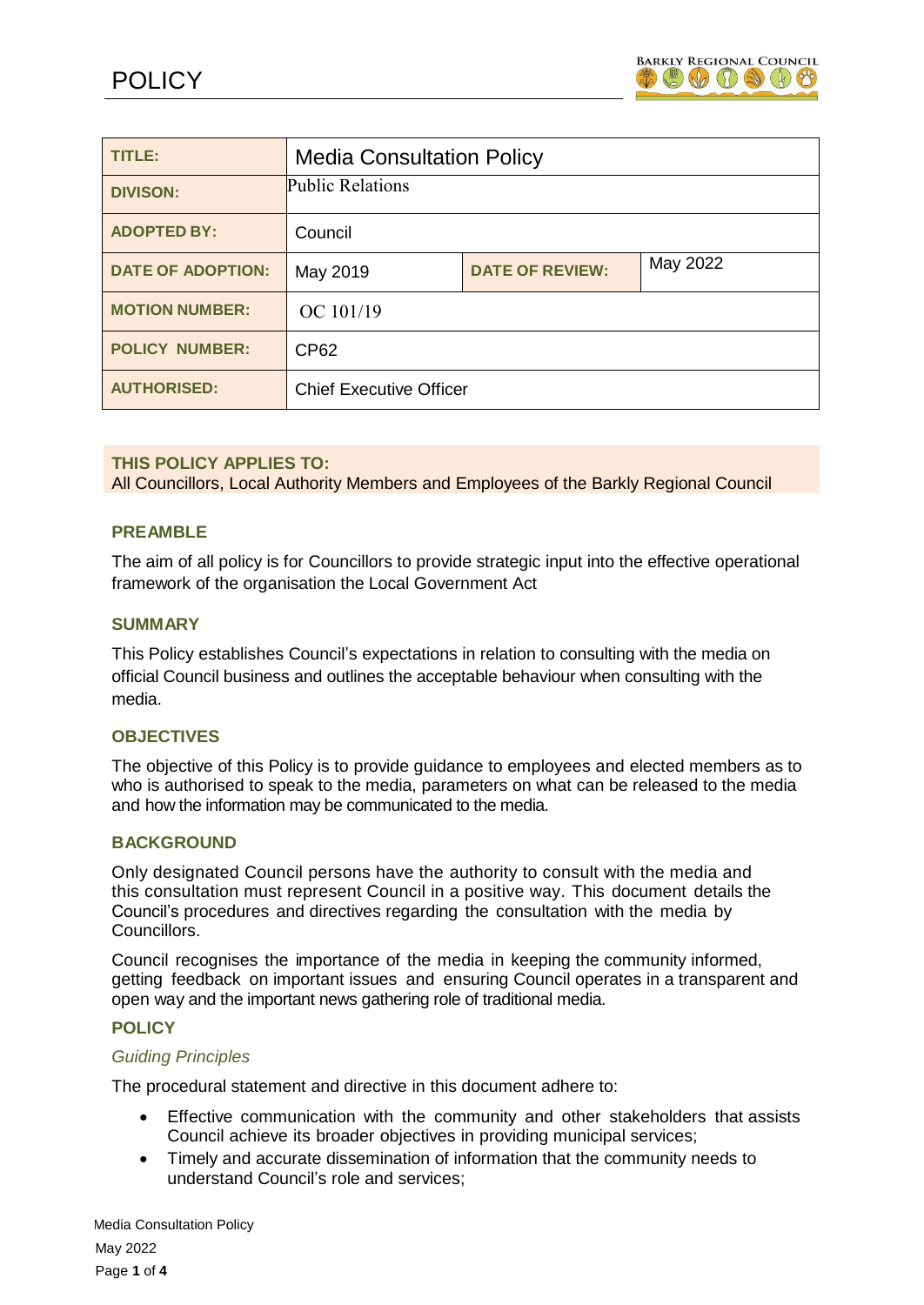# POLICY



- Professional and accountable media relations that ensures the media is able to do its job effectively while not compromising Council's legal and ethical responsibilities;
- Coordinating risk management practices;
- Ensuring appropriate accountability by appropriate Council media consultants; and
- Cost-effective communication, thereby minimising cost to Council.

# **DEFINITIONS**

Traditional media includes:

- Printed (newspapers, newsletters, magazines);
- Broadcast (radio, digital radio);
- Online (online news sites, blogs); and
- Televised (TV news, programs).

# **PROCEDURES**

The Council Mayor will be the principal spokesperson for Council issues. Should the Mayor be unavailable, the Chief Executive Officer (CEO) is the spokesperson or will designate an appropriate senior Council officer.

Issues of an operational nature should be directed to the CEO in the first instance.

Elected members must not make public comment on Council matters in an official capacity, except where directed to by the Mayor. Elected members are under no obligation to seek permission from, or to advise the CEO or the designated officer of any attempt to gain media attention for themselves. However elected members are encouraged to inform the CEO or the designated officer out of professional courtesy.

All comments made via the media are in the public domain, thus sound judgement and professionalism should be exercised when engaging with media. Comments must comply with all relevant Council policies and values.

Views expressed by elected members should be clearly identified as their own, either personal or professional. Comments should be in line with relevant Council policies and not at any time bring the reputation of Council into disrepute.

# **BUSINESS RELATED USE OF ALL MEDIA**

As a general principle, only the Mayor, CEO or their delegate will make official comments on behalf of Council to the media.

All media statements and official comments made on behalf of Council shall reflect the decisions made by Council as stated in its adopted resolutions or the positions taken by Council as articulated in its strategic and policy documents.

Personal comments are not represented as the view of Council and this should be clearly identified.

# **LEGAL CONSEQUENCES**

Council may be held liable for statements made by an Elected Member or authorised employee commenting in an official capacity on behalf of Council, no matter the media platform.